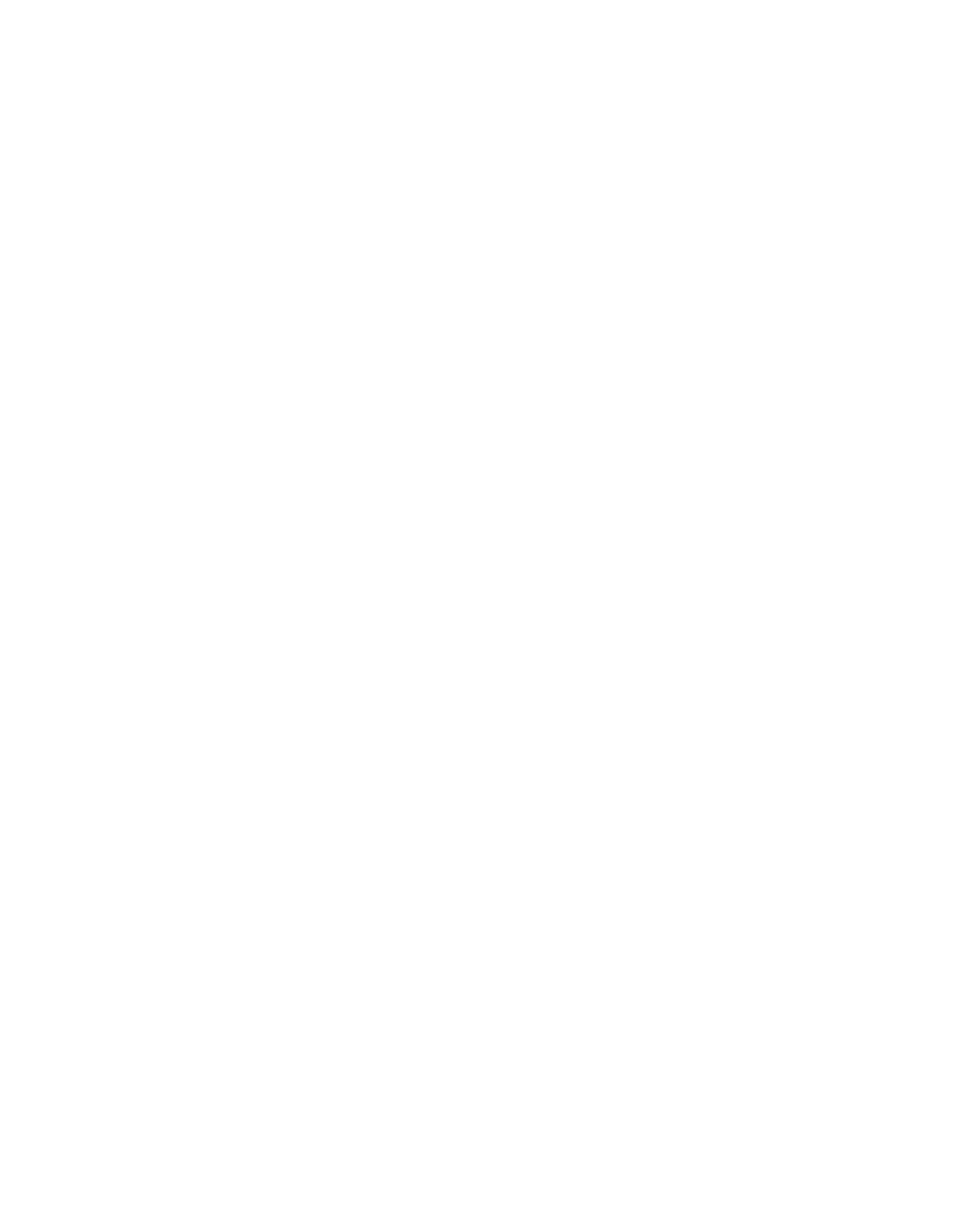### **BURKE, Justice.**

[¶1] Appellant, KC, ("Mother"), challenges the district court's decision to appoint CC and his wife, EC, ("Grandparents"), as permanent guardians for Mother's daughter, LNP. Mother contends the guardianship proceedings were subject to the requirements of the Indian Child Welfare Act (ICWA), and that the district court violated the provisions of the Act in establishing a plenary guardianship. Mother also contends the district court erred in concluding, under the ICWA, that returning LNP to Mother would likely result in serious emotional or physical damage. We affirm.

### *ISSUES*

[¶2] Mother presents the following issues:

- 1. Whether the district court failed to comply with the Indian Child Welfare Act's ten day notice requirement.
- 2. Whether the district court received testimony from a "qualified expert witness" as required by the Indian Child Welfare Act.
- 3. Whether the district court received clear and convincing evidence that shows LNP's return to the Appellant would likely result in serious emotional or physical damage as required by the Indian Child Welfare Act.

Grandparents state the issues in a substantially similar manner.

## *FACTS*

[¶3] Appellant is the mother of LNP, who was born in Oklahoma in 2006.<sup>1</sup> During the summer of 2010, Grandparents travelled to Oklahoma to attend the funeral of a family member. Mother told Grandparents that she was struggling to make ends meet and was having trouble finding shelter for herself, LNP, and her two other children. Grandparents offered to let LNP live with them in Cheyenne, and Mother agreed.

[¶4] LNP began living with Grandparents in September, 2010. On September 8,

 $1$  LNP's father has had no contact with LNP for several years and did not participate in the guardianship proceedings.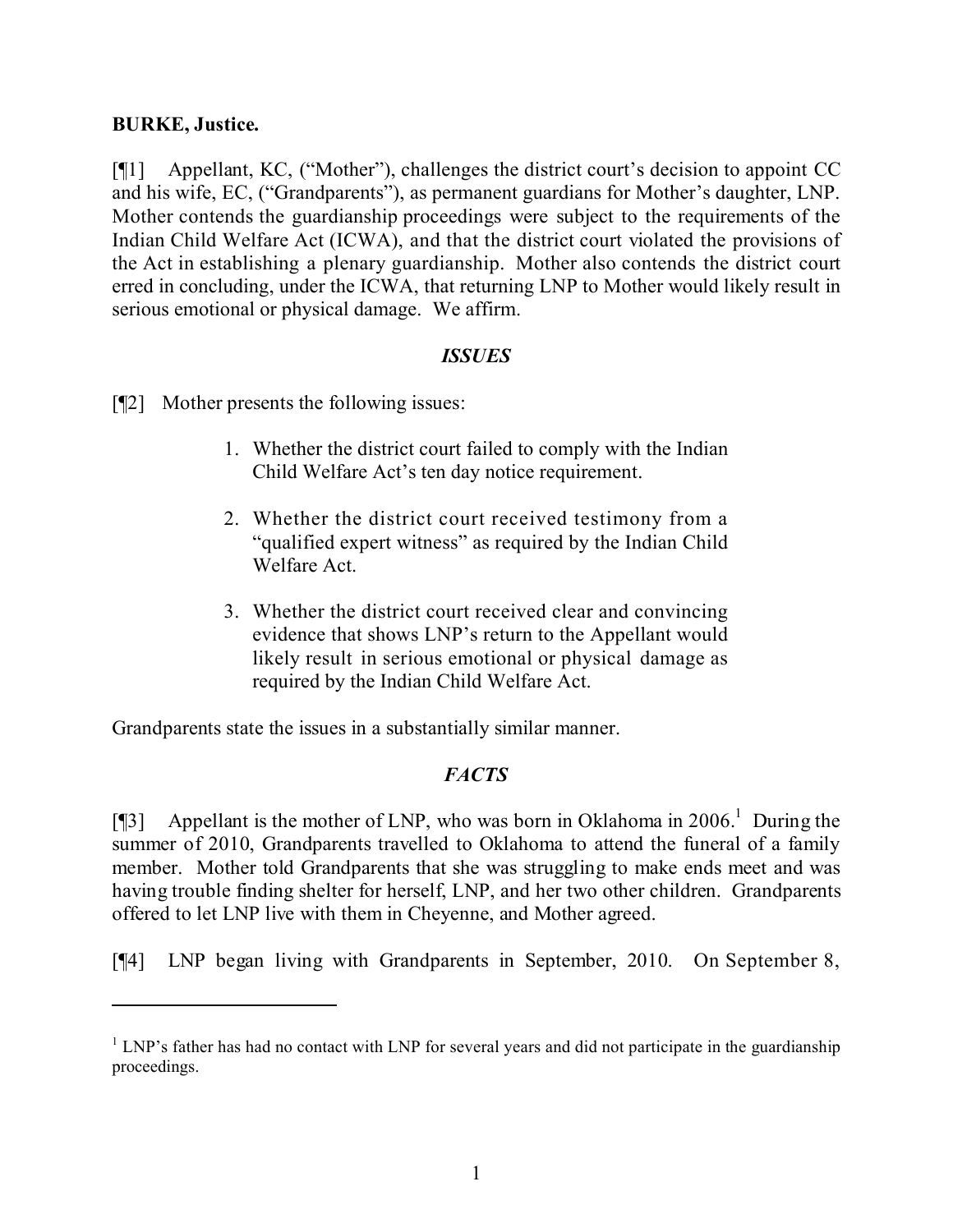Mother executed a handwritten letter consenting to Grandparents' "guardianship over" LNP. The letter stated that "I [KC] give permission to [Grandparents'] guardianship over my daughter [LNP] while I'm away. For Schooling, Medical Assi[s]tance, Emergency Assi[s]tance or any other things that needs [sic] to be done while I'm away." When LNP came into Grandparents' care she was underweight and was "sick all the time." Grandparents also discovered welts on LNP's buttocks, which turned out to be symptoms of impetigo.

[¶5] Soon after taking LNP into their care, Grandparents became concerned by LNP's behavior. LNP had nightmares and a hard time sleeping in her bed. She often chose to sleep on the floor. LNP was visibly afraid of men and exhibited sexualized behavior. Eventually, LNP told Grandparents that she had been "honeyed" by her "mean daddy" while in Mother's care. In response, Grandparents sought professional counseling services for LNP. Sherri Rubeck, a licensed professional counselor, diagnosed LNP with disruptive behavior disorder and concluded that she had been sexually abused.

[¶6] On June 17, 2011, Grandparents filed a Petition for the Appointment of Emergency Temporary Guardians in Laramie County District Court, seeking temporary guardianship of LNP. Grandparents attached Mother's handwritten consent to the guardianship. The court issued an ex parte order granting Grandparents' petition and set the matter for hearing on June 22. After holding a hearing, the court issued an order appointing Grandparents as temporary guardians of LNP.

[¶7] On September 30, 2011, Grandparents filed a motion to convert the temporary guardianship to a plenary guardianship, asserting that a plenary guardianship was in the best interests of LNP. Grandparents attached a "Consent to Appointment of Guardian," which was signed by Mother on June 25. Two weeks later, Mother filed a motion to terminate the temporary guardianship. She also objected to the conversion of the temporary guardianship to a plenary guardianship. The motions were set for hearing on November 29, 2011.

[¶8] On November 21, eight days before the scheduled hearing, Mother filed a motion to vacate the temporary guardianship, alleging that LNP was an "Indian child" as defined by the Indian Child Welfare Act (ICWA), and asserting that the court had failed to comply with the provisions of the Act in granting the temporary guardianship. The motion stated that the court's temporary guardianship order had failed to make a finding, supported by the testimony of a qualified expert witness, that Mother's custody of LNP was likely to result in serious emotional or physical damage to LNP, as required under Section 1912(e) of the ICWA. At the beginning of the hearing on November 29, the court addressed Mother's motion to vacate and decided that it would consider the applicability of the ICWA at that hearing. The court proceeded to receive testimony from Mother, Grandparents, LNP's counselor, and various individuals acquainted with Mother and LNP.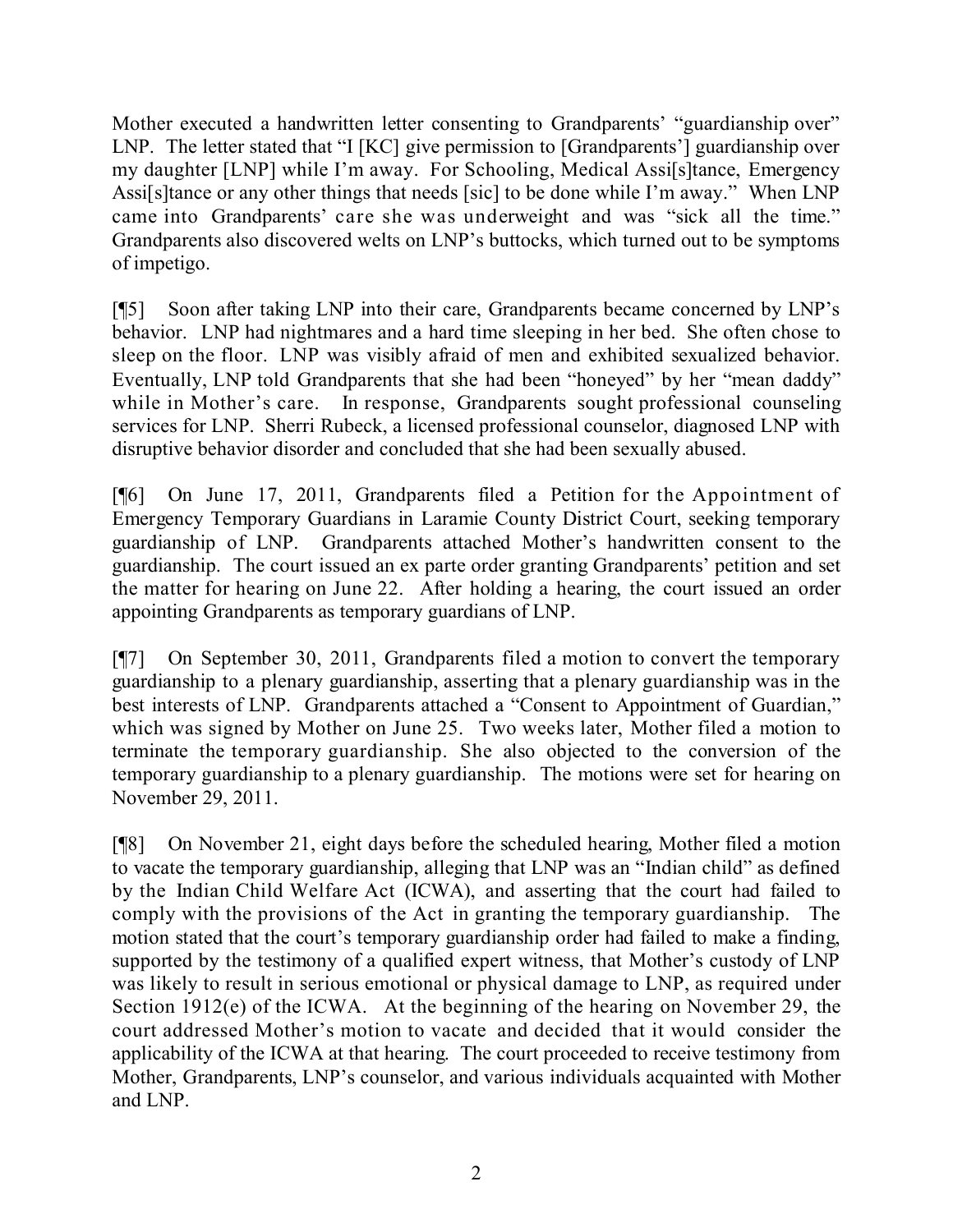[¶9] Evidence introduced at the hearing indicated that LNP may have descended from a Cherokee ancestor. As a result, the court ordered Grandparents to provide notice of the proceedings to the Cherokee Nation and the Bureau of Indian Affairs. In response to Mother's claim that adequate notice had not been given in accordance with the ICWA, the district court did not close the record at the hearing. The court stated that it would permit receipt of additional evidence if the Cherokee Nation decided to intervene. The court continued the temporary guardianship pending notification from the Cherokee Nation as to whether LNP was, in their view, an Indian child under the ICWA. The court noted that it would refrain from issuing a final decision until the tribe had a chance to respond.

[¶10] On January 23, the Cherokee Nation issued a letter stating that LNP had been determined to be an Indian child as defined under the ICWA. The letter noted that the tribe "will be staffing this case to determine what action, if any, will be taken in this matter." At a status hearing on January 25, 2012, the court asked Mother whether she would prefer that the court issue a decision as to guardianship of LNP, or whether she would prefer to wait to see if the Cherokee Nation would intervene. Mother stated that she preferred to wait, and the court continued the temporary guardianship pending further input from the Cherokee Nation.

[¶11] At a subsequent status hearing on February 29, the court was advised by the parties that the Cherokee Nation had decided not to intervene or take other action relating to the case, and that the matter was ripe for decision. The district court issued an opinion and order concluding that Mother was unfit to parent under Wyo. Stat. Ann. § 3-2-104(b), based on the evidence presented at the hearing held on November 29. The district court also determined, pursuant to Section 1912(e) of the ICWA, that returning LNP to Mother was "likely to cause serious emotional damage to L.N.P." The court entered an order granting the guardianship petition and denying Mother's motion to terminate the guardianship. The court noted, however, that "Both Wyoming law and the ICWA contemplate that a guardianship under these circumstances should continue only so long as necessary to prevent further harm to L.N.P., and that the guardianship must end if there is no longer risk of serious emotional harm." Mother appeals the district court's order.

#### *DISCUSSION*

## **I. Notice of Guardianship Hearing under ICWA § 1912(a)**

[¶12] In Mother's first issue, she claims Grandparents did not provide the ten-day notice of the guardianship hearing to LNP's Indian tribe in compliance with the requirements of the Indian Child Welfare Act. She contends that the failure to provide adequate notice constitutes reversible error, and requests that this Court terminate the guardianship.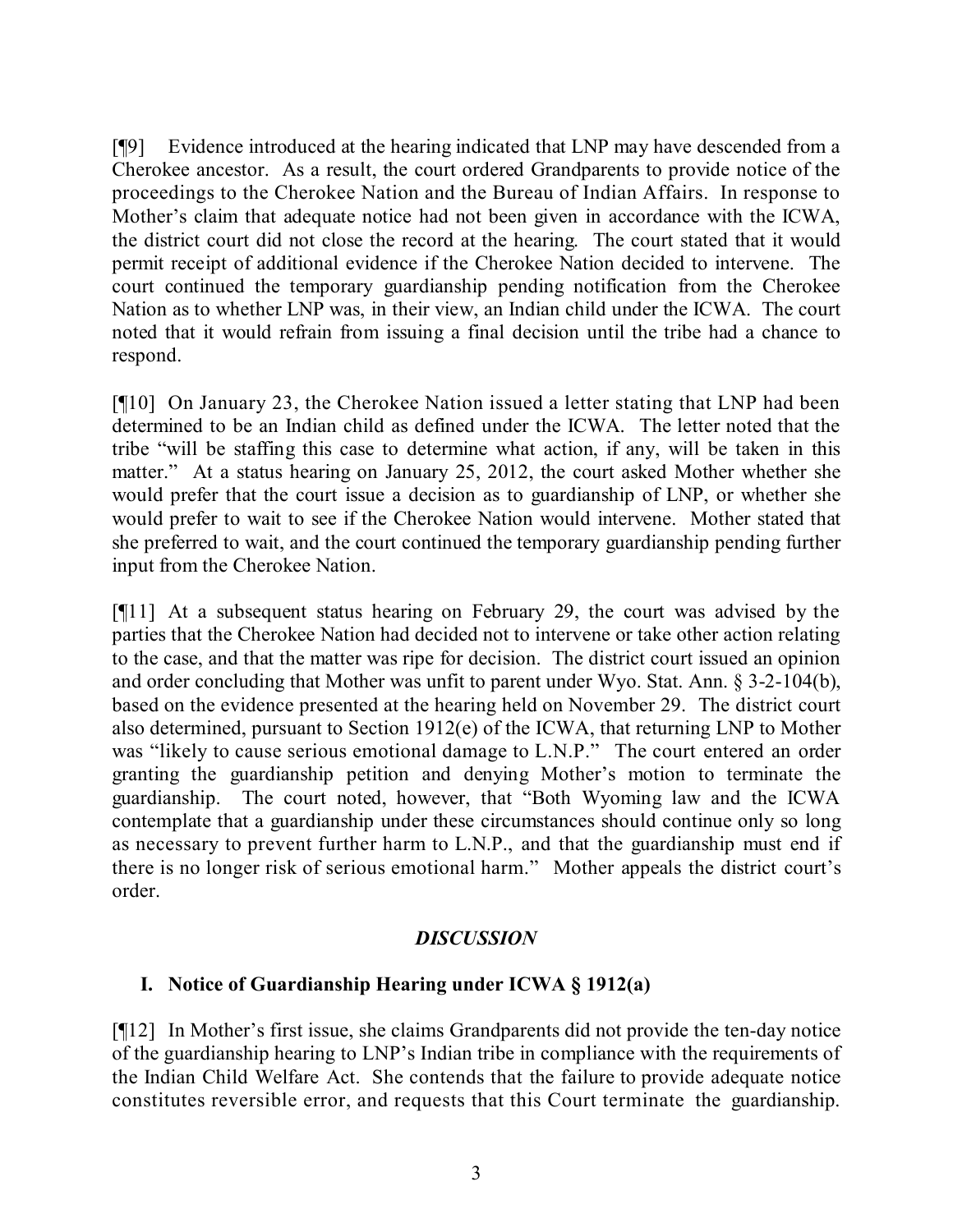Grandparents do not dispute that LNP is an "Indian child" as defined under the ICWA. $^2$ They contend, however, that the ICWA's notice requirement was not triggered because the district court did not "know or have reason to know" that LNP was an "Indian child" at the time of the November 29 hearing. They assert that the district court "had no reliable evidence that LNP was an Indian child before the hearing." Grandparents further contend that, even if notice was required, the failure to provide such notice constitutes harmless error.

[¶13] The relevant provision of the Indian Child Welfare Act provides as follows:

# **§ 1912. Pending court proceedings**

**(a) Notice; time for commencement of proceedings; additional time for preparation.** In any involuntary proceeding in a State court, where the court knows or has reason to know that an Indian child is involved, the party seeking the foster care placement of, or termination of parental rights to, an Indian child shall notify the parent or Indian custodian and the Indian child's tribe, by registered mail with return receipt requested, of the pending proceedings and of their right of intervention. If the identity or location of the parent or Indian custodian and the tribe cannot be determined, such notice shall be given to the Secretary in like manner, who shall have fifteen days after receipt to provide the requisite notice to the parent or Indian custodian and the tribe. No foster care placement or termination of parental rights proceeding shall be held until at least ten days after receipt of notice by the parent or Indian custodian and the tribe or the Secretary: *Provided*, That the parent or Indian custodian or the tribe shall, upon request, be granted up to twenty additional days to prepare for such proceeding.

25 U.S.C. § 1912(a) (emphasis in original). The Bureau of Indian Affairs, the agency charged with the responsibility to implement the ICWA, has issued "Guidelines for State Courts; Indian Child Custody Proceedings," representing the Interior Department's interpretation of certain provisions of the Act. 44 Fed. Reg. 67,584 *et seq*. (Nov. 26, 1979). Although the BIA Guidelines note that they do not have "binding legislative

<sup>&</sup>lt;sup>2</sup> The ICWA defines an "Indian child" as "any unmarried person who is under age eighteen and is either (a) a member of an Indian tribe or (b) is eligible for membership in an Indian tribe and is the biological child of a member of an Indian tribe." 25 USC § 1903(4).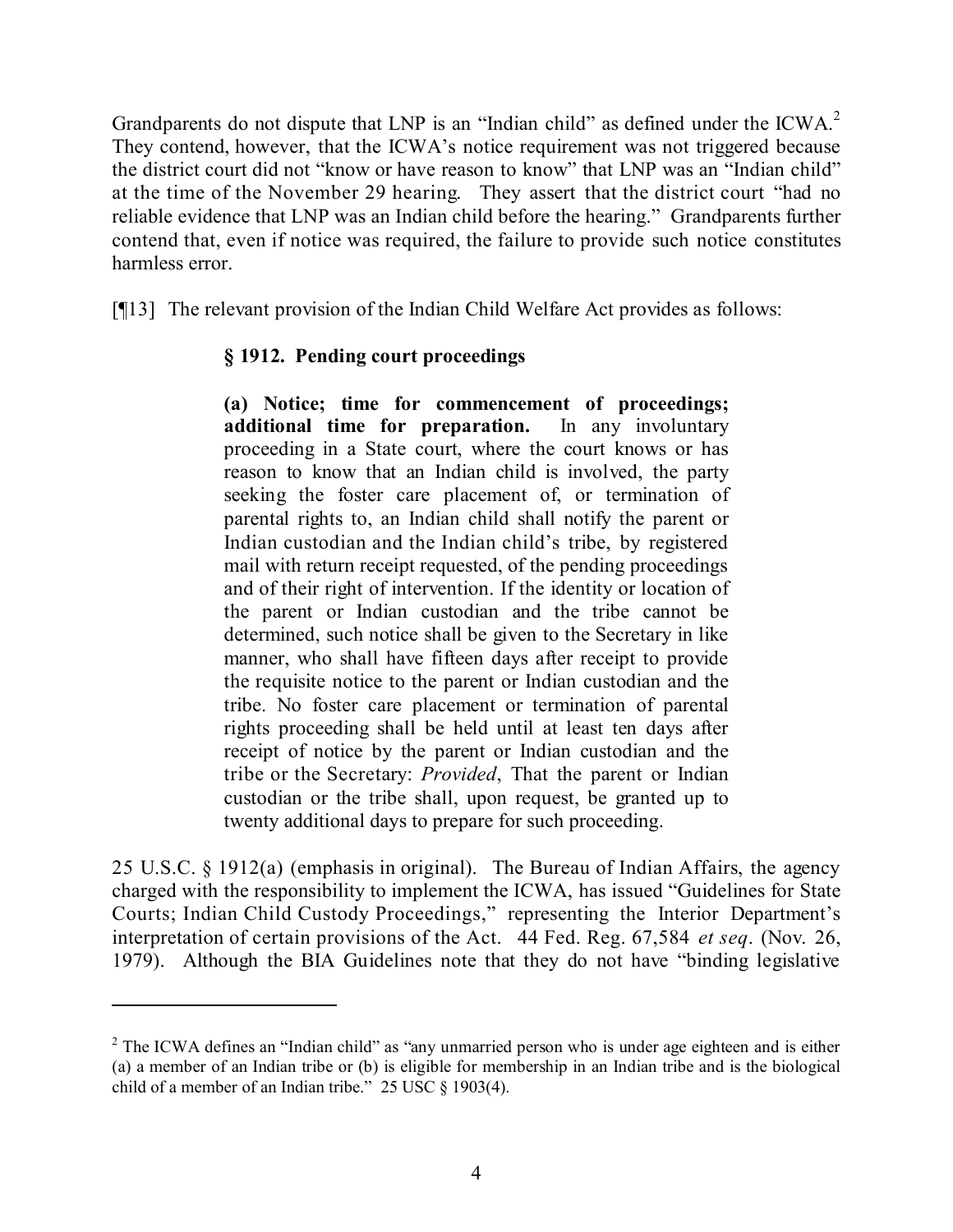effect," the Guidelines state that an administrative interpretation of statutory language is given "important but not controlling significance." *Id.* (citing *Batterton v. Francis*, 432 U.S. 416, 424-25, 97 S.Ct. 2399, 2405, 53 L.Ed.2d 448 (1977)). With respect to the notice requirements of the Act, the BIA Guidelines provide that a state court "has reason to believe a child involved in a child custody proceeding is an Indian" in five nonexclusive circumstances. The first circumstance identified in the Guidelines is satisfied when "Any party to the case, Indian tribe, Indian organization or public or private agency informs the court that the child is an Indian child." 44 Fed. Reg. 67,586.

[¶14] In Mother's petition to vacate the temporary guardianship, Mother asserted that "The minor child is an Indian child because she is unmarried, under 18, and based on the information and belief of [Mother], is a member of the Cherokee Nation due to the listing of a linear ancestor of the minor child on the Dawes Commission Rolls." Consistent with the BIA Guidelines, we find that this communication was sufficient to give the district court "reason to know" that LNP was an Indian child under the ICWA, thereby triggering the notice requirement contained in Section 1912(a) of the Act. Accordingly, despite Mother's late assertions of LNP's Indian heritage, we find the district court erred by failing to require that adequate notice be provided to the Cherokee Nation prior to the guardianship hearing. However, we are unable to discern any harm Mother may have suffered as a result of the error.

[¶15] In order to warrant reversal, an error must be injurious or prejudicial to the appellant. *Spilman v. State*, 633 P.2d 183, 185 (Wyo. 1981). Pursuant to W.R.A.P. 9.04, "Any error, defect, irregularity or variance which does not affect substantial rights shall be disregarded by the reviewing court." The burden of establishing that an error is prejudicial rests with the appellant. *In re Claim of Taffner*, 821 P.2d 103, 107 (Wyo. 1991). Although this Court has not had the opportunity to apply W.R.A.P. 9.04 to ICWA's notice requirement, we have previously held that notice which is deficient due to untimeliness is subject to review for harmless error. In *Conner v. Board of County Comm'rs*, 2002 WY 148, ¶¶ 15-18, 54 P.3d 1274, 1280-81 (Wyo. 2002), we held that failure to provide timely notice of a show cause hearing pursuant to W.R.C.P.  $71.1(e)(1)$ was error. We noted, however, that the appellants had "not addressed the nature of any harm they may have incurred" and, consequently, we held that the error was harmless. *Id. See also In re Cheyanne F.*, 164 Cal. App. 4th 571, 576-77 (Cal. App. 4th Dist. 2008) (disagreeing with the contention that the "ICWA mandates reversal, without regard to prejudice, if there is any deficiency in the notice given to the tribe or the BIA" and holding that omission of information in notice to the appellant's tribe constituted harmless error). As in *Conner*, we find the deficient notice in this case is subject to review for harmless error.

[¶16] Mother has made no attempt to demonstrate that she was prejudiced by the failure to provide notice prior to the guardianship hearing. At the hearing, the district court acknowledged the ICWA's notice requirement and determined that the Cherokee Nation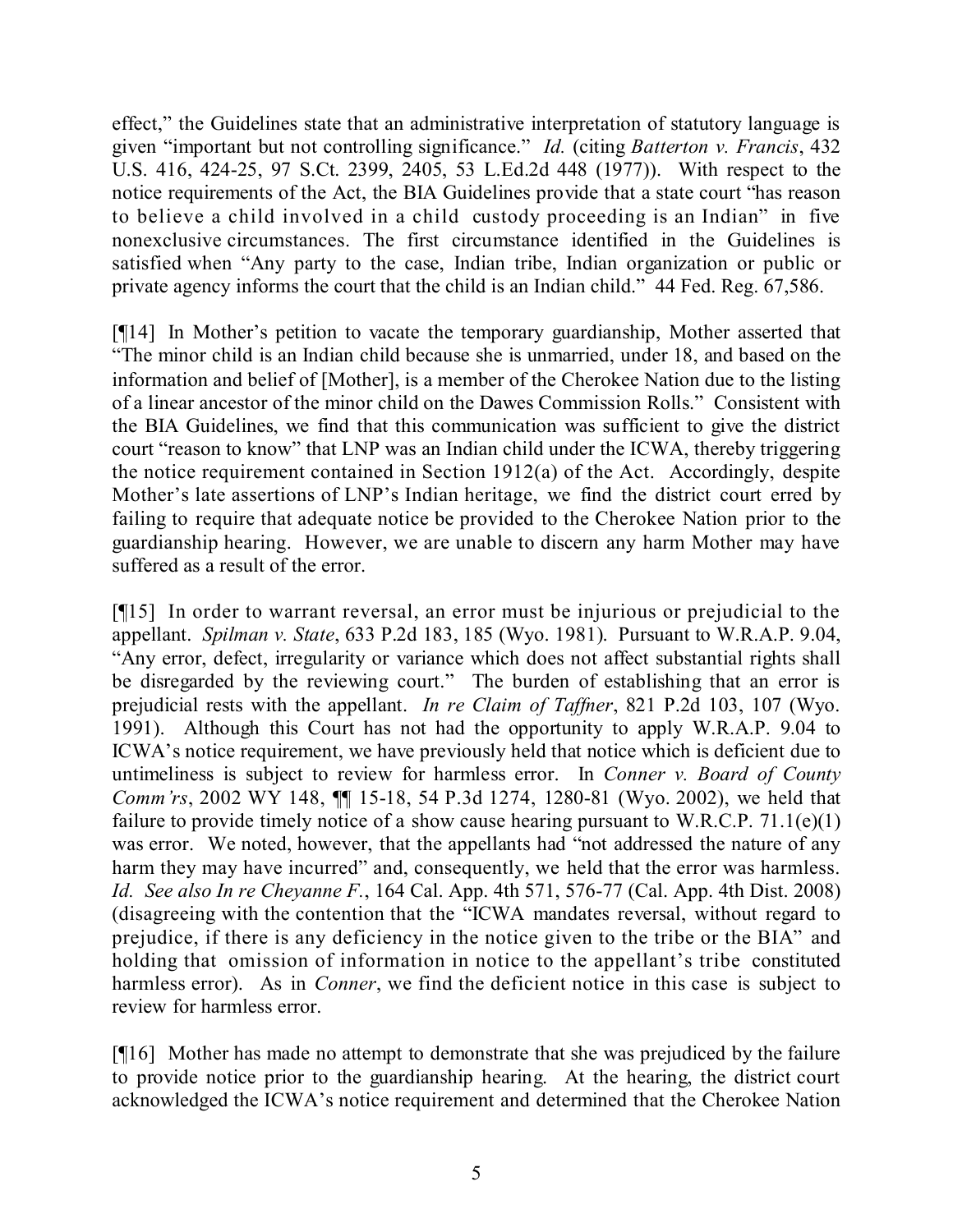and the BIA were entitled to notice of the proceedings based on the information presented at the hearing. The court ordered Grandparents to provide such notice, finding that notice was a "prerequisite to reaching the merits of the case." In conjunction with this order, the court held the record open to allow for additional evidence in the event that the tribe decided to intervene. The Cherokee Nation, after determining that LNP qualified for membership in the tribe, ultimately decided not to intervene in the case. In light of these circumstances, we find that the error was harmless.

## **II. Testimony of Qualified Expert Witness under ICWA § 1912(e)**

[¶17] In her second issue, Mother contends the district court did not receive testimony from a "qualified expert witness" supporting LNP's placement outside of the natural parents' home, as required under the ICWA. The determination of whether a witness qualifies as an expert is vested within the discretion of the trial court and that determination will be overturned only when an abuse of discretion is shown. *Seivewright v. State*, 7 P.3d 24, 31 (Wyo. 2000). In determining whether there has been an abuse of discretion, the ultimate question is whether the court could reasonably have concluded as it did. *DLH v. JLA (In re AMP)*, 2012 WY 132, ¶ 9, 286 P.3d 746, 748 (Wyo. 2012).

[¶18] Mother claims that Ms. Rubeck was not a qualified witness because she "does not have the professional qualifications regarding, experiences or expertise with, or substantial knowledge of Indian children, tribal customs, or Indian childrearing norms and standards, nor did she ever consider the child's ancestry before making her conclusion." Grandparents respond that the tribal customs and prevailing social and cultural norms of the Cherokee Nation have no bearing on the facts of this case. They claim that such knowledge was not required in order to qualify Ms. Rubeck as an expert witness under the ICWA.

[¶19] Section 1912(e) of the ICWA provides that

No foster care placement may be ordered in [a foster care placement] proceeding in the absence of a determination, supported by clear and convincing evidence, including testimony of qualified expert witnesses, that the continued custody of the child by the parent or Indian custodian is likely to result in serious emotional or physical damage to the child.

Mother acknowledges that the ICWA "does not expressly define the qualifications necessary to be considered a qualified expert witness." Nonetheless, she asserts that the ICWA requires "heightened qualifications over those normally required of experts testifying under state statutes."

[¶20] Mother directs our attention to the BIA Guidelines interpreting the Act's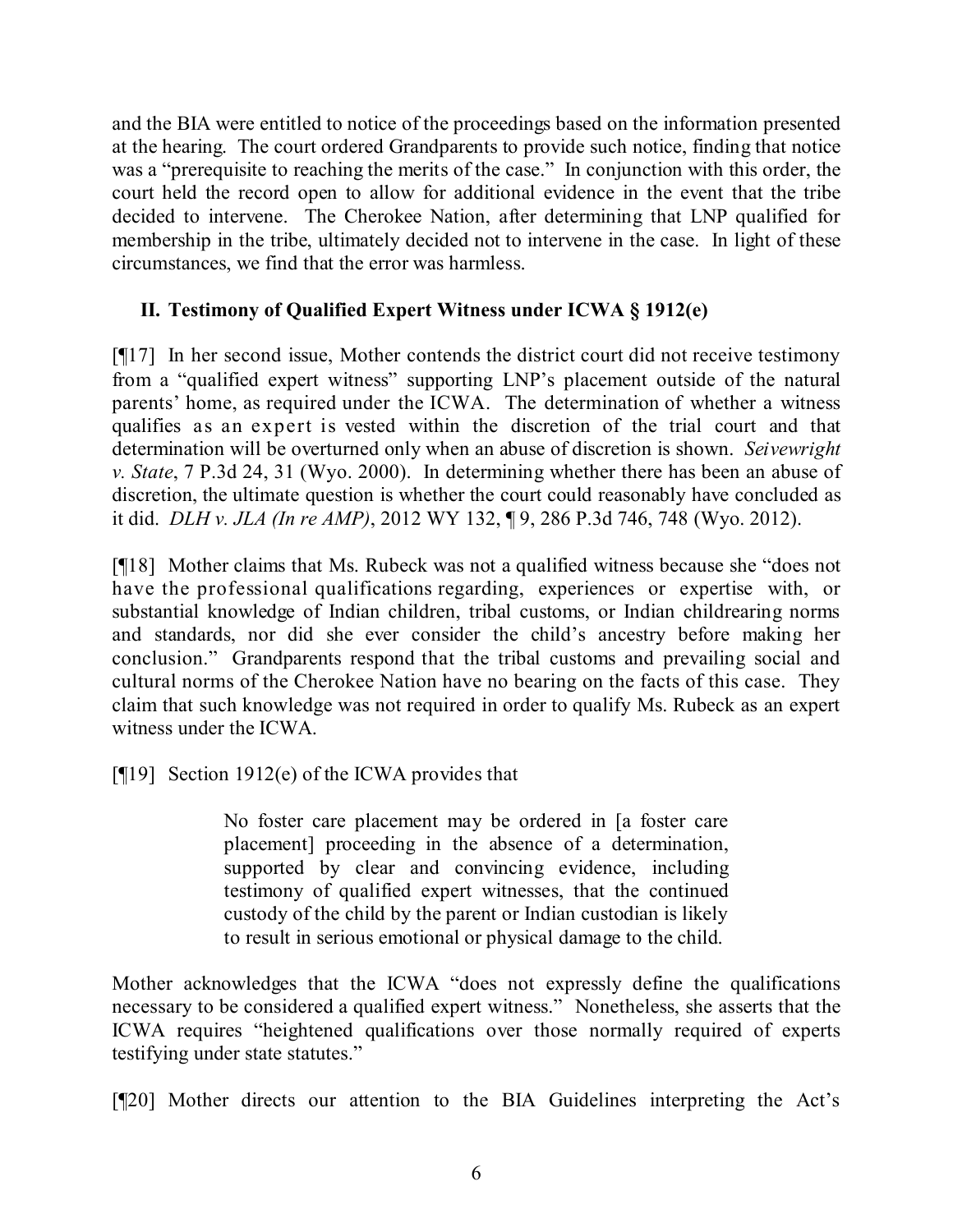requirement that a court receive testimony from a qualified expert witness. The Guidelines provide as follows:

D.4. Qualified Expert Witnesses

(a) Removal of an Indian child from his or her family must be based on competent testimony from one or more experts qualified to speak specifically to the issue of whether continued custody by the parents or Indian custodians is likely to result in serious physical or emotional damage to the child.

(b) Persons with the following characteristics are most likely to meet the requirements for a qualified expert witness for purposes of Indian child custody proceedings:

> (i) A member of the Indian child's tribe who is recognized by the tribal community as knowledgeable in tribal customs as they pertain to family organization and childrearing practices.

> (ii) A lay expert witness having substantial experience in the delivery of child and family services to Indians, and extensive knowledge of prevailing social and cultural standards and childrearing practices within the Indian child's tribe.

> (iii) A professional person having substantial education and experience in the area of his or her specialty.

44 Fed. Reg. 67,593.

[¶21] The district court determined that Ms. Rubeck was a qualified witness, reasoning that "There is no evidence whatsoever that L.N.P. has been raised any differently than any child of a non-Indian family. . . . [Ms. Rubeck] was adequately qualified to offer the opinions she did in this case even though she has not worked extensively with Indian children." We agree with the district court. First, we note that neither the ICWA, nor the relevant BIA Guidelines, require a "qualified expert witness" to possess expertise in tribal customs. Second, we agree with the notion, expressed by other courts that have addressed this issue, that "special knowledge of Indian life is not necessary where a professional person has substantial education and experience and testifies on matters not implicating cultural bias." *Rachelle S. v. Arizona Dep't of Econ. Sec.*, 191 Ariz. 518,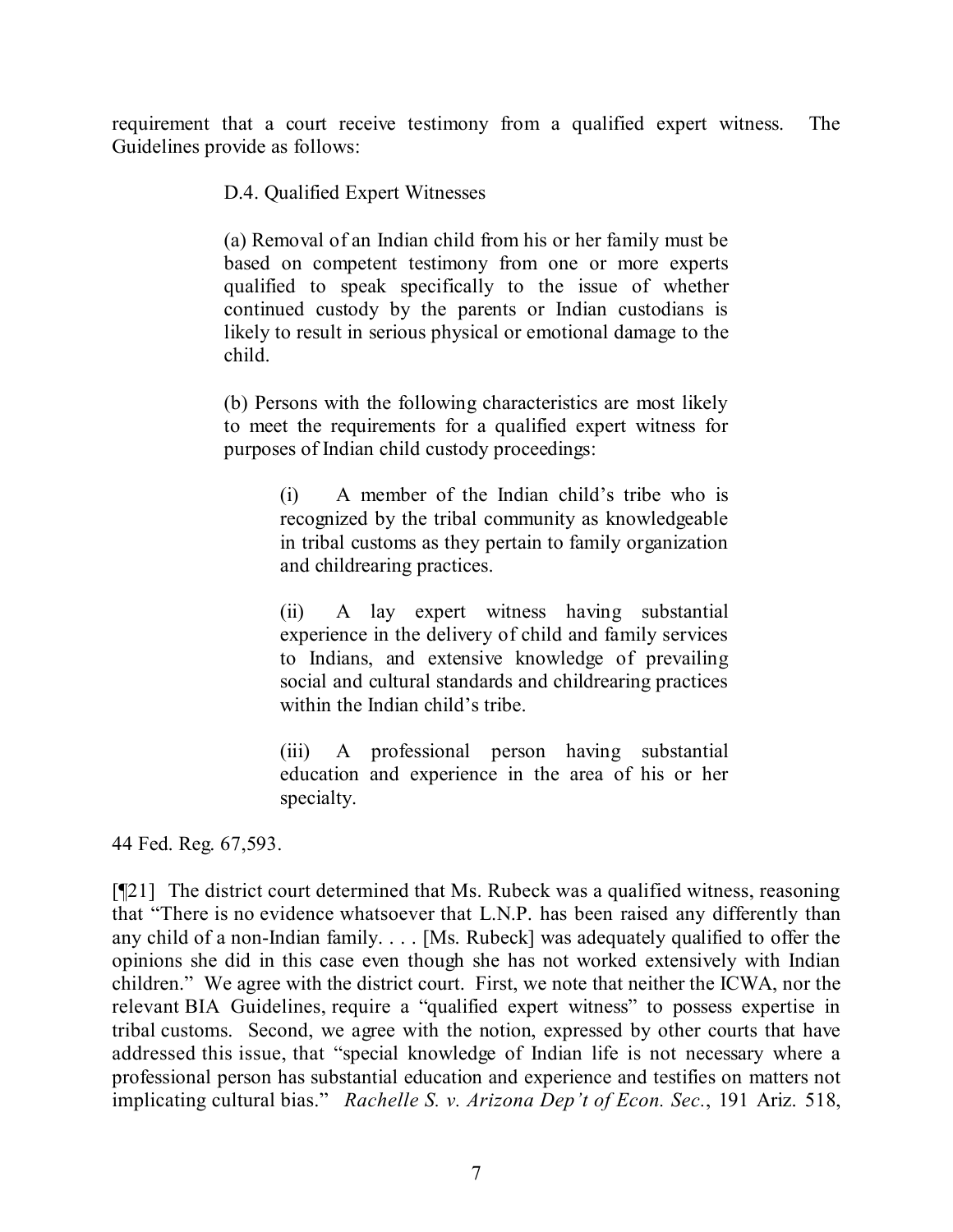520, 958 P.2d 459, 461 (Ariz. Ct. App. 1998); *see also In Interest of C.W.*, 239 Neb. 817, 825, 479 N.W.2d 105, 112 (Neb. 1992) ("Dr. Melton possesses substantial education and experience in his area of specialty, and his lack of experience with the Indian way of life in no way compromised or undermined the value of his testimony. The assignment of error as to the use of his testimony at trial is therefore without merit."); *K.E. v. State (State ex rel. S.A.E.)*, 912 P.2d 1002, 1005 (Utah Ct. App. 1996) ("We note that professionals having substantial education and experience in child welfare might well qualify as expert witnesses under ICWA, even though their experience with Indians is limited.") (citing cases).

[¶22] As noted by the district court, there was no evidence presented at the guardianship hearing relating to Native American customs or childrearing practices, and no evidence indicating that Mother had raised LNP according to such norms or practices. Tribal customs simply had no relevance to the facts of this case. Rather, the decision in this case was based primarily on Mother's inability to provide a stable home for LNP, as well as the likelihood that returning LNP to Mother would trigger future emotional harm as a result of past sexual abuse. We find that the nature of past and potential future harm to LNP indicated in this case transcends cultural norms and values. Because testimony relating to tribal customs was not relevant in assessing the danger to LNP in remaining with Mother, there was no need for the expert to have knowledge of such customs. Accordingly, we find the district court did not abuse its discretion in determining that Ms. Rubeck was a qualified expert witness.

# **III. Likelihood of Serious Emotional or Physical Damage to LNP**

[¶23] In its order appointing Grandparents as permanent guardians, the court determined, first, in compliance with Wyoming law, that Mother was not a fit parent. *KO v. LDH (In re MEO)*, 2006 WY 87, ¶ 55, 138 P.3d 1145, 1161 (Wyo. 2006). The court then proceeded to determine that returning LNP to Mother was "likely to cause serious emotional damage to L.N.P." under Section 1912(e) of the ICWA. Mother does not contest the district court's finding of parental unfitness. Rather, Mother claims there was insufficient evidence to establish that LNP would likely be subject to serious physical or emotional harm if she were returned to Mother's care. When reviewing the sufficiency of the evidence, we examine the evidence in the light most favorable to the prevailing party, assume all favorable inferences to be true, and disregard conflicting evidence presented by the unsuccessful party. *ZMETS v. State,* 2012 WY 68, ¶ 8, 276 P.3d 392, 394-95 (Wyo. 2012).

[¶24] Mother contends that Ms. Rubeck provided "no testimony that LNP's return to the Appellant's custody would likely result in any serious emotional or physical damage to LNP," and that Ms. Rubeck was not sufficiently informed to develop an opinion as to the likelihood of future harm to LNP. Mother also claims that police investigations have revealed "no clear proof that any sexual or physical abuse occurred," and she notes that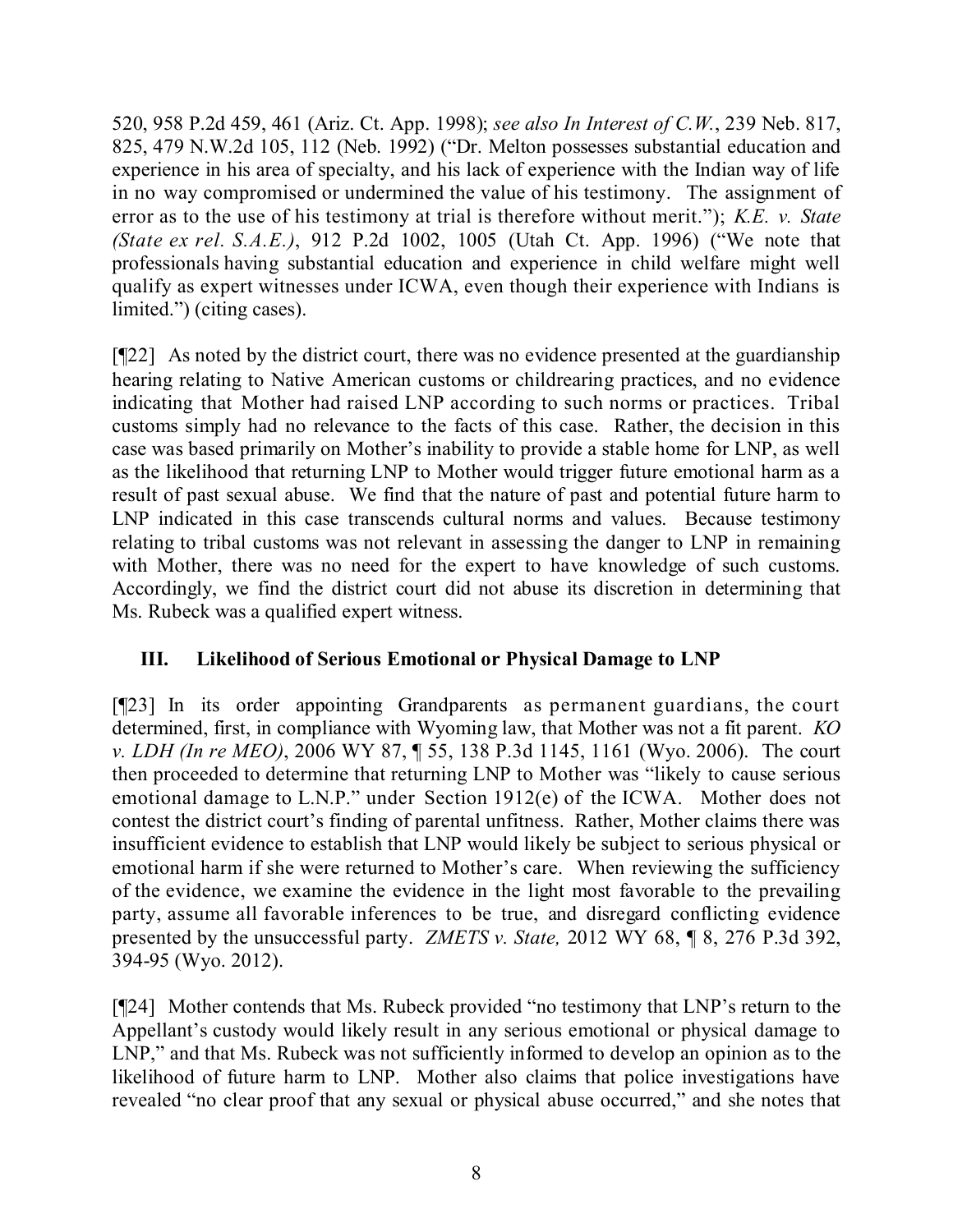she no longer has any contact with the alleged abuser.

[¶25] At trial, Grandparents testified without objection that LNP had reported that she had been sexually abused by her "mean daddy" while in Mother's care. LNP told Grandparents that she had been "honeyed" by her "mean daddy," causing her to bleed in her groin area. When CC confronted Mother about LNP's reports of abuse, Mother expressed concern that she would be blamed for the abuse. In her testimony, Mother acknowledged that she suspected LNP's father of abusing LNP after finding blood in LNP's bed. Mother stated, however, that she did not contact the police about the incident, and that she dropped the matter after receiving assurances from the father's family that "he wouldn't do that."

[¶26] Ms. Rubeck testified that LNP's behavior in therapy was consistent with that of a victim of sexual abuse. She noted that LNP was "a very anxious little child, very hypervigilant . . . , very watchful of her surroundings," and that she was angry and aggressive in daycare, hitting and fighting with other children. Ms. Rubeck further testified that LNP would likely regress if she were returned to Mother. Ms. Rubeck stated that "We would probably see more bed wetting, more hitting, more fighting. . . . There would [probably be] flashbacks and some recurrent triggers to her memory that would cause her to act out." According to Ms. Rubeck, LNP feels safe in Grandparents' home and does not want to live with Mother.

[¶27] In addition to the testimony concerning LNP's sexual abuse, the court also received testimony relating to Mother's inability to provide a stable home for LNP. CC testified that Mother had lived with four different men since her relationship with LNP's father had dissolved, and that she had been thrown out of her living quarters by several of these men, leaving her without a place to stay. Mother acknowledged that, before asking Grandparents to take care of LNP, she had placed LNP in the care of a friend for an extended period "because at the time I was not stable." When Grandparents travelled to Oklahoma during the summer before receiving LNP into their care, Mother was living with her boyfriend in a shed behind her boyfriend's parents' house. The shed had no running water, and electricity was provided by an extension cord running to the house.

[¶28] During cross-examination, Mother offered conflicting testimony in response to several different lines of inquiry. For example:

> • In response to questioning regarding the suspected sexual abuse of LNP, Mother initially stated that she had never seen any signs of sexual abuse and that she had no reason to think that LNP had been harmed. Mother subsequently acknowledged, however, that she had found blood in LNP's bed and had accused LNP's father of abuse.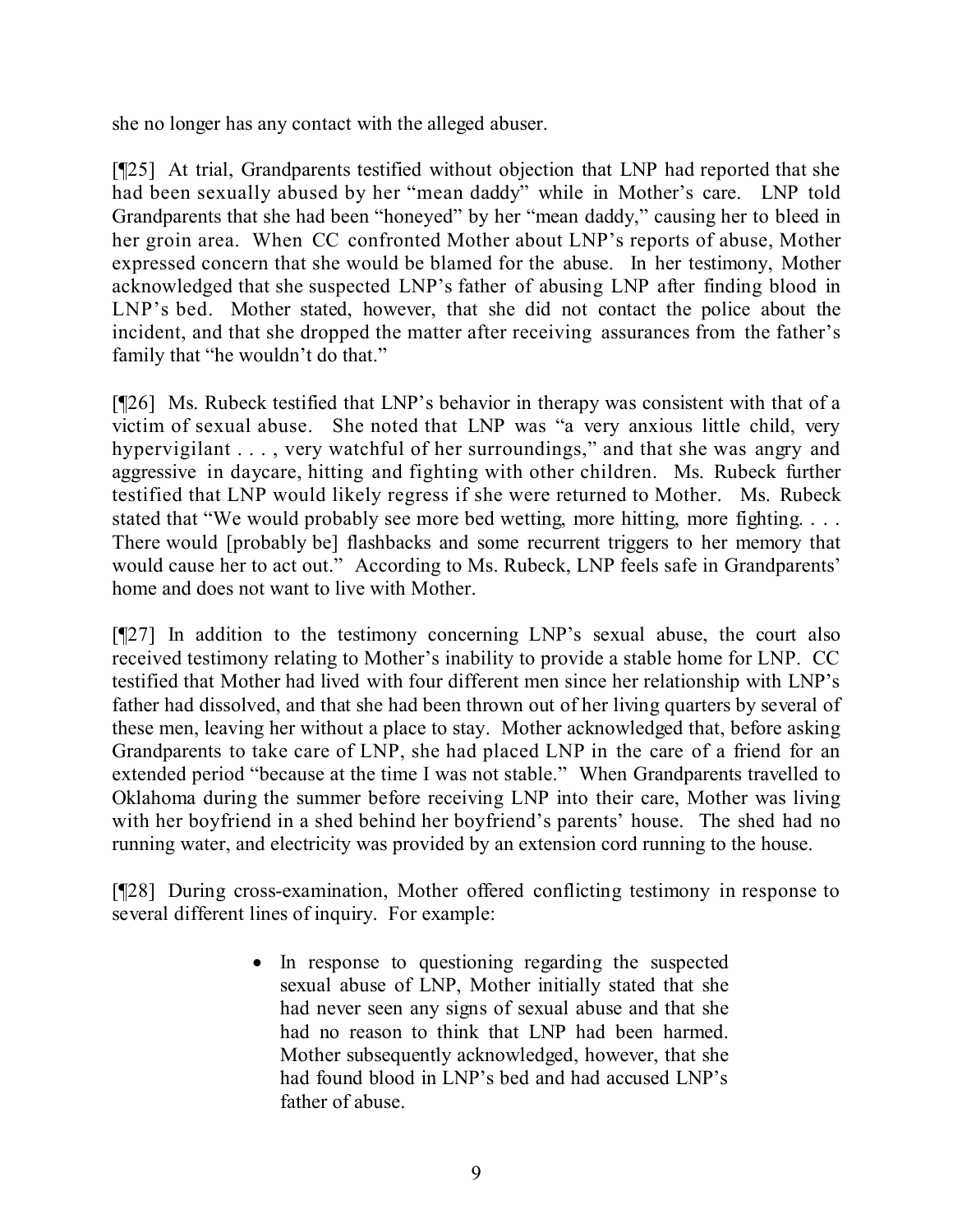- When asked about LNP's untreated skin condition, Mother initially stated that she had sought treatment for LNP's impetigo while LNP was in her care, but she later testified that LNP had not been diagnosed with impetigo until LNP was out of her custody.
- In response to questioning about her criminal history, Mother initially denied that she had any criminal background. However, she subsequently stated that "I've been arrested, one for following too close with no license. And then the last one was whenever I hit the old lady in the mouth. That's the only two I've had." Mother explained that she had hit the "old lady," whom she was living with at the time, because she had accused Mother's friend of molesting LNP.
- When asked whether she had ever threatened to commit suicide, an inquiry prompted by EC's testimony, Mother stated that she had not. Mother subsequently admitted she had told her father that she was going to kill herself because she was "stressed out."

Ultimately, the district court found that Mother was not a credible witness. We defer to that finding. *See DLH*, ¶ 20, 286 P.3d at 753.

[¶29] Based on the evidence presented at the guardianship hearing, the district court concluded that LNP would likely suffer serious emotional or physical damage if she was returned to Mother. In its opinion, the district court stated:

> The Court finds by clear and convincing evidence that continued custody by [Mother] is likely to cause serious emotional damage to L.N.P. . . . The record establishes beyond all doubt that L.N.P. has already suffered serious emotional damage as the result of sexual abuse. [Ms. Rubeck] convincingly testified that to return her to her mother, at least at this time, would result in what the Court concludes would also be serious emotional damage. She predicted that the child would regress, with more bedwetting, hitting, fighting. She was concerned about flashbacks and recurrent memory triggers which would cause her to act out. [Mother's] historical inability to provide a stable living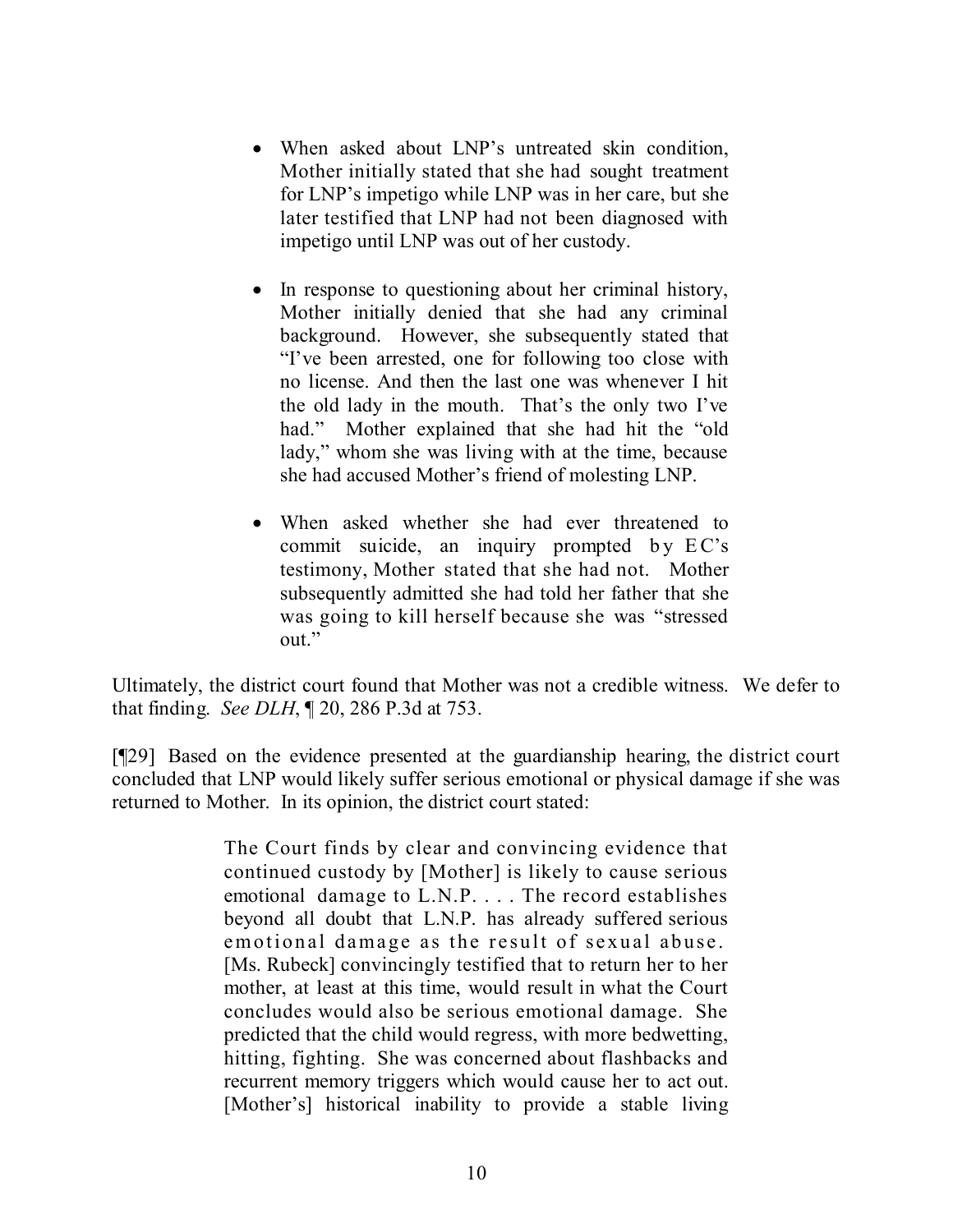environment, and her ever-shifting associations with the men on whom she depends, create a near-certainty of future severe emotional damage to a child who has already suffered far too much.

The Court does not perceive ICWA to require a finding that L.N.P. will suffer such serious damage that she may be emotionally crippled for life before it intervenes. The consequences predicted by [Ms. Rubeck] and those reasonably to be inferred from the evidence are severe enough to allow intervention.

Viewing the evidence in the light most favorable to Grandparents, we find clear and convincing evidence to support the district court's conclusion that returning LNP to Mother's care would likely result in serious physical or emotional damage under Section 1912(e) of the ICWA.

[¶30] Under the same issue heading, Mother devotes a single paragraph of her brief to a claim that Grandparents failed to show that "active efforts have been made to provide remedial services and rehabilitative programs designed to prevent the breakup of the Indian family and that these efforts have proved unsuccessful," as required under Section 1912(d) of the ICWA. Mother does not provide any citation to relevant legal authority defining or interpreting the "active efforts" requirement in the context of guardianship proceedings or otherwise, and does not suggest any remedial services that should have been, but were not, offered to her. Rather, Mother simply asserts that "no such efforts have been made with or even offered" to her.

[¶31] Mother's failure to provide appropriate context and legal authority to support her claim of error prevents adequate review by this Court on this issue. <sup>3</sup> We would point out, however, that the guardianship proceedings in this case did not result in the permanent breakup of the Indian family, and Grandparents did make active efforts to reunify Mother with LNP. EC testified that they had repeatedly sent Mother money to allow her to purchase food and clothing and to buy gifts for LNP. Mother acknowledged that she had received monetary support from Grandparents, as well as child support from LNP's father. However, she admitted that she had not contributed any money to support LNP while in Grandparents' care, stating that "I have not gave them any money for the fact is I don't want to do it[.]" Grandparents also encouraged Mother's contact with LNP through

<sup>&</sup>lt;sup>3</sup> The guardianship proceedings in this case were initiated by Grandparents, not the State. Mother has offered no authority interpreting the "active efforts" requirement as it relates to the obligations of private parties to provide rehabilitative services.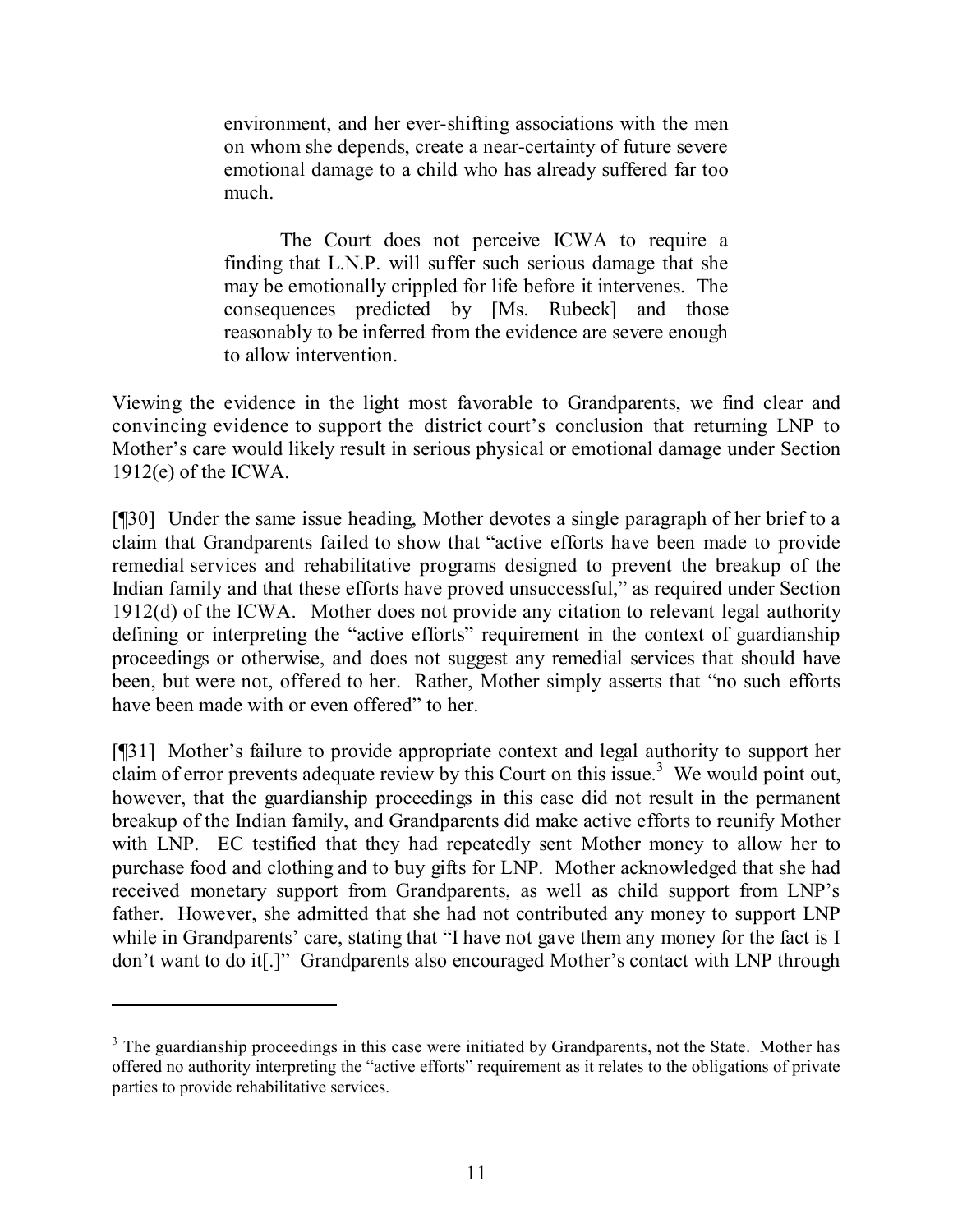phone conversations and video chat, but Mother's communications eventually "tapered off." Additionally, CC invited Mother to live with LNP in Cheyenne, and sent money so that she could visit. However, Mother visited LNP only once. Because Mother did not accept invitations to live with Grandparents or visit LNP, she was unable to participate in LNP's counseling sessions with Ms. Rubeck.

[¶32] The district court acknowledged that Mother had viable prospects for rehabilitation, but noted that, as of the time of the hearing, she was unable and unwilling to engage in necessary rehabilitative efforts:

> Nothing in her current behavior demonstrates that [Mother] could not be salvaged as a parent if she would go through the process for family reunification normally followed in abuseneglect proceedings. The evidence just shows that, at this time, [Mother] has placed L.N.P. in a position which led to horrific abuse, and that she is unwilling to take the steps necessary to protect her in the future and to help her heal. She seems unable to appreciate the importance of the most basic of human needs – to be safe – and that she is currently incapable of providing it to L.N.P. without making some changes in her lifestyle.

Importantly, however, the proceedings in this case did not result in the permanent breakup of the family in the form of a termination of Mother's parental rights. Although the district court determined that Grandparents' guardianship would be "permanent," the court noted that it would terminate the guardianship in the future if Mother became a fit parent pursuant to its authority under Wyo. Stat. Ann.  $\S 3-3-1101(a)(v)$ , which provides that a guardianship may be terminated if the court determines that it is no longer necessary. In consideration of this authority, the court stated that it would "review the guardianship appointment in six months if requested to do so by any party." Finally, the court concluded by noting the possibility that Mother could be rehabilitated:

> The Court urges [Mother] to work with L.N.P.'s therapists to develop an understanding of her needs and to thereby achieve fitness and remove the currently existing risk of serious emotional harm. The Court also admonishes the Petitioners that if this were a child protection proceeding, the working permanency plan would in all likelihood be family reunification of L.N.P. with her natural mother, and that they should not confuse these proceedings with those necessary to terminate parental rights. Both Wyoming law and the ICWA contemplate that a guardianship under these circumstances should continue only so long as necessary to prevent further